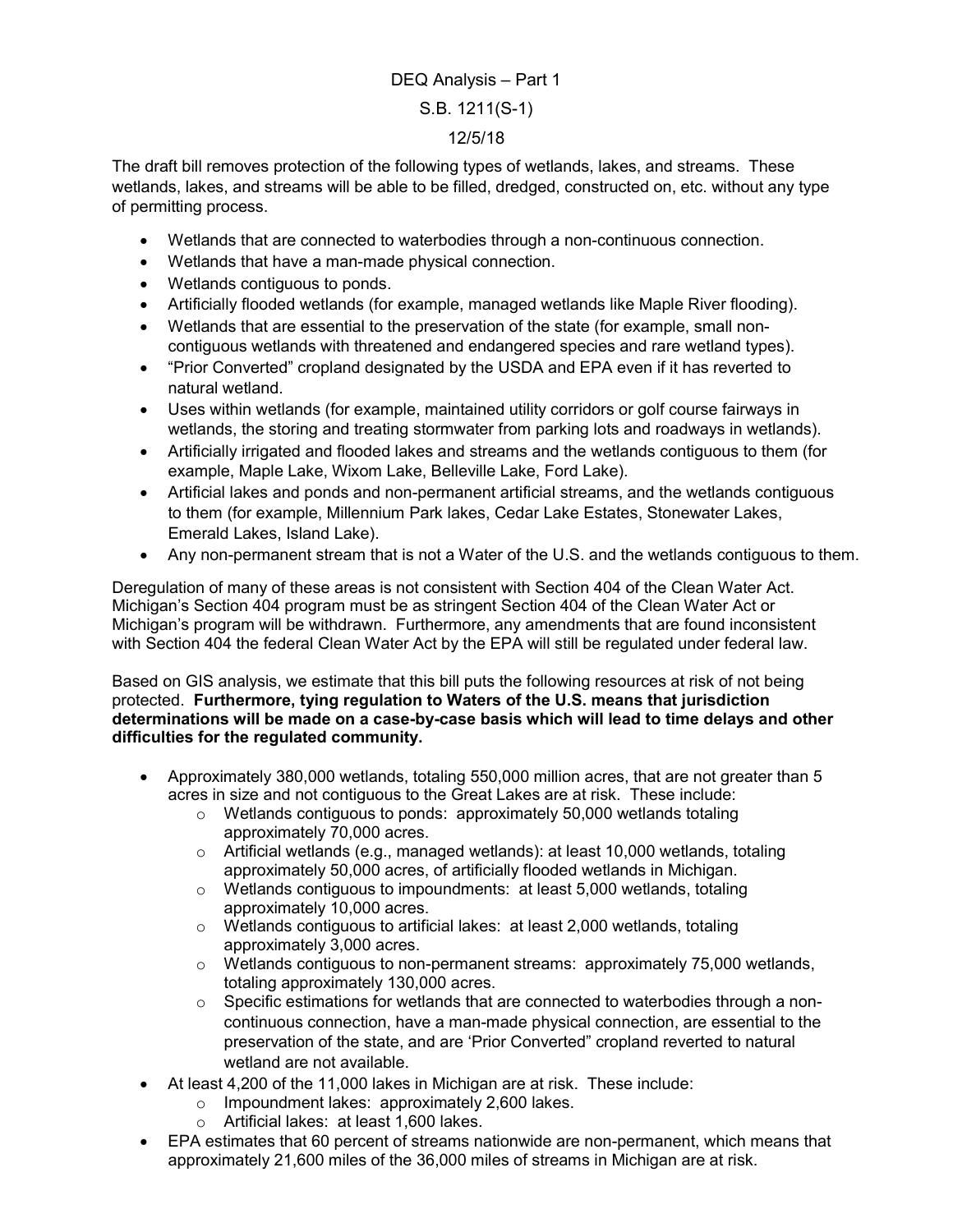## DEQ Analysis – Part 2 S.B. 1211 (S-1) 12/5/18

- S.B. 1211 Removes protection of thousands of wetlands, lakes and streams in Michigan (see Part 1).
	- $\circ$  Inland lakes and streams are protected under the public trust. The basic tenant of the public trust doctrine is that certain natural resources are of such importance to the public that they are incapable of purely private ownership and control and need governmental protection. The public trust doctrine was first codified in Roman law, was later incorporated into English common law, and then was incorporated into American common law (as early as 1842 when it was adopted by the Supreme Court). In 1926, the Michigan Supreme Court described the public trust as a high, solemn and perpetual trust, which it is the duty of the State to forever maintain.
	- o Wetlands provide important benefits to society and are critical to the health and existence of the other natural resources of the state, such as inland lakes, streams, ground water, fisheries, wildlife, and the Great Lakes. Benefits provided by wetlands include flood and storm control through water storage, wildlife and waterfowl habitat (e.g., breeding, nesting, and feeding habitat), protection and recharging of groundwater, pollution and sedimentation treatment, and nursery grounds for fish. Wetlands are also protected under the public trust.
	- $\circ$  The Michigan Constitution provides that "The conservation and development of the natural resources of the state are hereby declared to be of paramount public concern in the interest of the health, safety and general welfare of the people. The legislature shall provide for the protection of the air, water and other natural resources of the state from pollution, impairment and destruction.
	- $\circ$  Small wetlands that are contiguous to lakes and streams (many of which will no longer be protected under the bill) provide important societal benefits, including water quality and flood storage, especially in urban and suburban areas.
- S.B. 1211 requires that waters meet the federal definition of "Waters of the United States." The federal definition of "Waters of the United States" is unclear and is in complete legal flux. The 2015 Obama administration "Clean Water Rule" is currently in effect in Michigan. Due to current legal action, the "Clean Water Rule" is in effect in 22 states, but not in the other 23 states where the pre-Obama is in effect. The Trump administration has announced that it will be releasing a draft rule in the near future that will replace both of these rules.
- S.B. 1211 removes state control on what is regulated because it cites the federal definition. Michigan will no longer have control over what wetlands, lakes and streams it regulates. When the federal definition changes, what is regulated by Michigan will also change.
- S.B. 1211 substantially changes Michigan's definitions of wetlands, lakes and streams. Those definitions have provided clear, predictable and stable regulation in Michigan for 40 years and have case law associated with them. The definitions proposed in the bill are confusing, will be difficult to implement, and hard to understand for the regulated community. Tying Michigan's program to a non-stable and complicated federal standard will lead to time delays, lack of clarity, and lack of predictability.